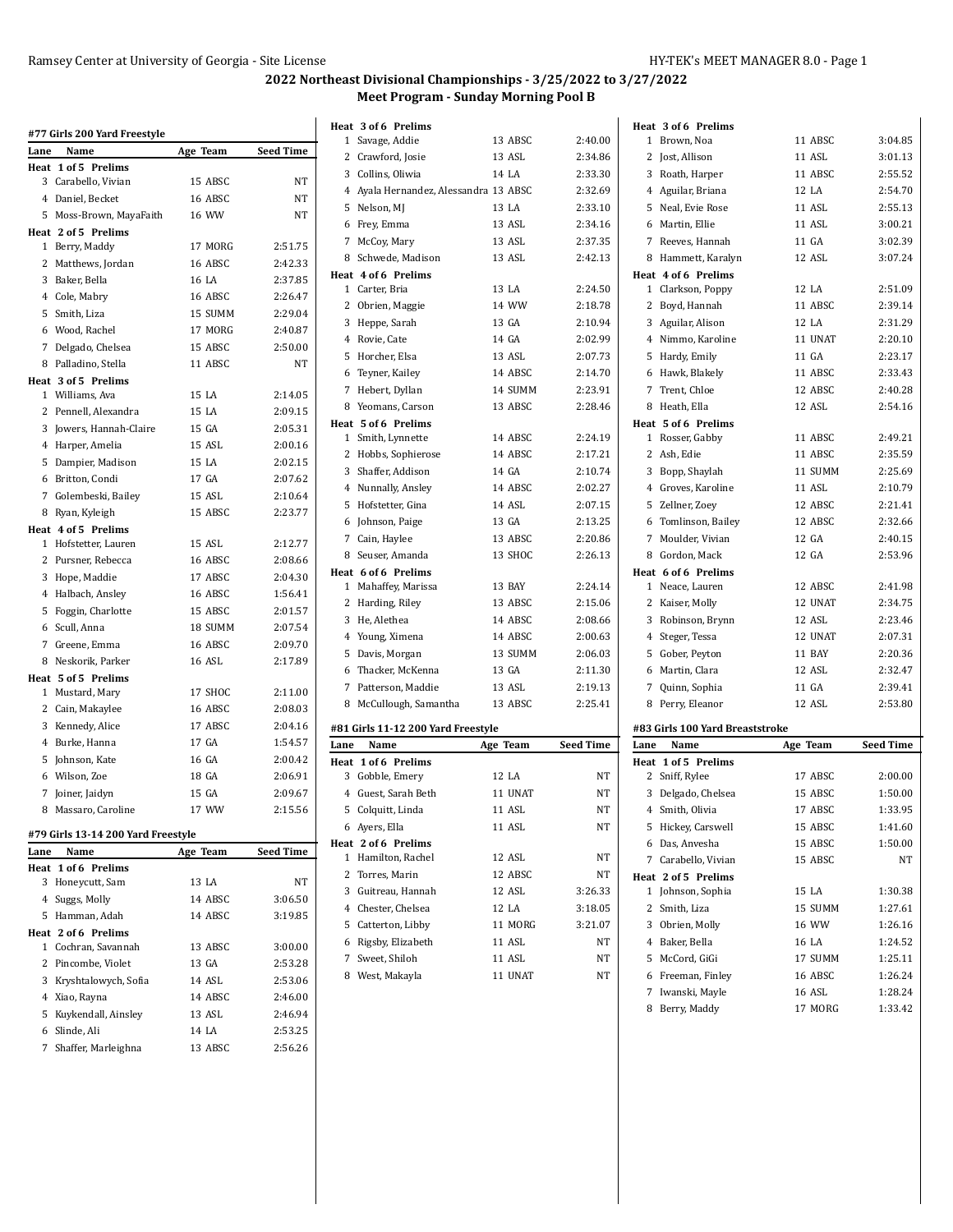|                                                              |          | 2022 IV          |
|--------------------------------------------------------------|----------|------------------|
|                                                              |          |                  |
| Heat 3 (#83 Girls 100 Yard Breaststroke)<br>1 Joiner, Jaidyn | 15 GA    | 1:19.96          |
| 2 Cain, Makaylee                                             | 16 ABSC  | 1:15.31          |
| 3 Neskorik, Parker                                           | 16 ASL   | 1:11.14          |
| 4 Jowers, Hannah-Claire                                      | 15 GA    | 1:06.68          |
| 5 McAnly, Arden                                              | 15 ASL   | 1:10.86          |
| 6 Groves, Sophie                                             | 16 ASL   | 1:14.00          |
| 7 Scull, Anna                                                | 18 SUMM  | 1:16.62          |
| 8 Weldon, Mella                                              | 15 MORG  | 1:24.27          |
| Heat 4 of 5 Prelims                                          |          |                  |
| 1 Ripps, Janie                                               | 15 ABSC  | 1:18.44          |
| 2 West, Olivia                                               | 15 LA    | 1:14.20          |
| 3 Golembeski, Bailey                                         | 15 ASL   | 1:11.07          |
| 4 Agcaoili, Angela                                           | 18 ASL   | 1:05.97          |
| 5 Diehl, Lindsey                                             | 17 GA    | 1:09.13          |
| 6 Johann, Rachel                                             | 17 ASL   | 1:13.66          |
| 7 Wilkinson, Lilly                                           | 15 ASL   | 1:16.39          |
| 8 Cole, Mabry                                                | 16 ABSC  | 1:23.19          |
| Heat 5 of 5 Prelims                                          |          |                  |
| 1 Hammond, Audrey                                            | 15 ASL   | 1:18.25          |
| 2 Hayes, Addie                                               | 17 ABSC  | 1:14.18          |
| 3 Riordan, Amy                                               | 18 ASL   | 1:10.89          |
| 4 DellaTorre, Olivia                                         | 18 ABSC  | 1:03.09          |
| 5 Dao, Jayla                                                 | 15 LA    | 1:09.11          |
| 6 Avelar, Nicole                                             | 15 ABSC  | 1:11.94          |
| 7 Diehl, Caitlyn                                             | 15 GA    | 1:15.98          |
| 8 Williams, Ava                                              | 15 LA    | 1:22.52          |
|                                                              |          |                  |
| #85 Girls 13-14 100 Yard Breaststroke<br>Lane<br>Name        | Age Team | <b>Seed Time</b> |
| Heat 1 of 6 Prelims                                          |          |                  |
| 2 Frey, Issy                                                 | 13 ASL   | NT               |
| 3 Johnson, Mary Elizabeth                                    | 13 BAY   | 1:51.81          |
| 4 Kuykendall, Ainsley                                        | 13 ASL   | 1:49.34          |
| 5 Konzelmann, Carly                                          | 13 LA    | 1:50.00          |
| 6 Fields, Amber                                              | 13 SUMM  | 2:07.26          |
| 7 McCoy, Mary                                                | 13 ASL   | NT               |
| Heat 2 of 6 Prelims                                          |          |                  |
| 1 Shaffer, Marleighna                                        | 13 ABSC  | 1:45.19          |
| 2 Uptagrafft, Natalie                                        | 13 ABSC  | 1:42.70          |
| 3 Christenberry, Addison                                     | 13 SHOC  | 1:42.18          |
| 4 Stamper, Kayce                                             | 13 MORG  | 1:41.85          |
| 5 Suggs, Molly                                               | 14 ABSC  | 1:41.88          |
| 6 Cochran, Savannah                                          | 13 ABSC  | 1:42.39          |
| 7 Schueneman, Caden                                          | 13 MORG  | 1:45.10          |
| 8 Quintana, Selena                                           | 14 SUMM  | 1:45.69          |
| Heat 3 of 6 Prelims                                          |          |                  |
| 1 Bebin Blackwell, Caitlyn                                   | 14 ABSC  | 1:39.44          |
| 2 Xiao, Rayna                                                | 14 ABSC  | 1:36.82          |
| 3 Holderfield, Carly                                         | 14 LA    | 1:33.89          |
| 4 Small, Zoe                                                 |          |                  |
|                                                              | 13 SHOC  | 1:32.25          |
| 5 Zinn, Amanda                                               | 14 ASL   | 1:33.05          |
| 6 Collins, Oliwia                                            | 14 LA    | 1:35.03          |

Slinde, Ali 14 LA 1:41.41

|        | Heat 4 of 6 Prelims                   |                   |                  |
|--------|---------------------------------------|-------------------|------------------|
|        | 1 Smith, Lynnette                     | 14 ABSC           | 1:26.89          |
|        | 2 Mahaffey, Marissa                   | 13 BAY            | 1:22.84          |
|        | 3 Bold, Abby                          | 14 GA             | 1:16.97          |
|        | 4 Bates, Martha                       | 14 ABSC           | 1:13.55          |
|        | 5 Thacker, McKenna                    | 13 GA             | 1:14.96          |
|        | 6 Bonner, Berklee                     | 13 UNAT           | 1:18.68          |
|        | 7 Prakash, Tanvi                      | 14 ABSC           | 1:25.45          |
|        | 8 Ayala Hernandez, Alessandra 13 ABSC |                   | 1:31.68          |
|        | Heat 5 of 6 Prelims                   |                   |                  |
|        | 1 Prince, Caroline                    | 14 ABSC           | 1:26.18          |
|        | 2 Horcher, Elsa                       | 13 ASL            | 1:20.68          |
|        | 3 Morris, Georgia                     | 14 ASL            | 1:16.71          |
|        | 4 Heppe, Sarah                        | 13 GA             | 1:13.03          |
|        | 5 Harper, Macy Belle                  | 13 ASL            | 1:14.84          |
|        | 6 Cameron, Courtney                   | 14 ABSC           | 1:18.60          |
|        | 7 Carter, Bria                        | 13 LA             | 1:24.05          |
|        | 8 Frey, Emma                          | 13 ASL            | 1:31.25          |
|        | Heat 6 of 6 Prelims                   |                   |                  |
|        | 1 Hobbs, Sophierose                   | 14 ABSC           | 1:26.15          |
|        | 2 Martin, Drew                        | 13 SHOC           | 1:19.63          |
|        | 3 Miller, Reagan                      | 14 GA             | 1:15.27          |
|        | 4 Teyner, Kailey                      | 14 ABSC           | 1:10.92          |
|        | 5 Davis, Morgan                       | 13 SUMM           | 1:14.32          |
|        | 6 Harding, Riley                      | 13 ABSC           | 1:18.09          |
|        | 7 Burkett, Gabby                      | 14 ASL            | 1:24.03          |
|        | 8 Nelson, Isabella                    | 14 ABSC           | 1:29.05          |
|        |                                       |                   |                  |
|        |                                       |                   |                  |
|        | #87 Girls 11-12 50 Yard Breaststroke  |                   |                  |
| Lane   | Name                                  | Age Team          | <b>Seed Time</b> |
|        | Heat 1 of 5 Prelims                   |                   |                  |
|        | 1 Arellano, Camila                    | 12 MORG           | NT               |
|        | 2 Torres, Sofia                       | 11 ABSC           | 1:18.61          |
|        | 3 Colquitt, Linda                     | 11 ASL            | 53.93            |
|        | 4 Grant, Addison                      | 12 ABSC           | 53.56            |
|        | 5 Office, Jenesis                     | 12 SUMM           | 53.80            |
|        | 6 Green, Grace                        | 12 ABSC           | 1:15.83          |
|        | 7 Gobble, Emery                       | 12 LA             | NT               |
|        | Heat 2 of 5 Prelims                   |                   |                  |
|        | 1 West, Makayla                       | 11 UNAT           | 50.48            |
|        | 2 Douris, Zarema                      | 11 ABSC           | 50.06            |
|        | 3 Clark, Mary Kate                    | 11 ABSC           | 47.94            |
|        | 4 Bopp, Shaylah                       | 11 SUMM           | 47.04            |
|        | 5 Branch, Abby                        | 11 SHOC           | 47.48            |
|        | 6 Luo, Emma                           | 11 GA             | 49.04            |
|        | 7 Exil, Brianna                       | 11 SUMM           | 50.13            |
|        | 8 Guitreau, Hannah                    | 12 ASL            | 51.13            |
|        | Heat 3 of 5 Prelims                   |                   |                  |
|        | 1 Quinn, Sophia                       | 11 GA             | 45.94            |
|        | 2 Moulder, Vivian                     | 12 GA             | 43.50            |
|        | 3 Williams, Grace                     | 11 ASL            | 41.31            |
|        | 4 Fouitah, Heba                       | 11 ASL            | 37.04            |
|        | 5 Blaszczak, Gabby                    | 12 ASL            | 38.53            |
|        | 6 Aguilar, Briana                     | 12 LA             | 42.47            |
| 7<br>8 | McLucas, Daphne<br>Heath, Ella        | 12 ABSC<br>12 ASL | 44.72<br>46.70   |

| Heat 4 of 5 Prelims                    |               |                  |
|----------------------------------------|---------------|------------------|
| 1 Platte, Marianna                     | 11 ASL        | 45.49            |
| 2 Martin, Molly                        | 11 SHOC       | 43.09            |
| 3 Dennison, Kitty                      | 12 ABSC       | 40.99            |
| 4 McCowin, Amina                       | 11 ASL        | 35.06            |
| 5 Gober, Peyton                        | <b>11 BAY</b> | 37.97            |
| 6 Krall, Emily                         | 11 GA         | 42.19            |
| 7 Bramlett, Nola                       | 11 ABSC       | 44.09            |
| 8 Kelley, Jenna                        | 11 SHOC       | 46.35            |
| Heat 5 of 5 Prelims                    |               |                  |
| 1 Roath, Harper                        | 11 ABSC       | 45.00            |
| 2 Ash, Edie                            | 11 ABSC       | 42.54            |
| 3 Martin, Clara                        | 12 ASL        | 40.62            |
|                                        | 11 ABSC       |                  |
| 4 Hawk, Blakely                        |               | 34.65            |
| 5 Nimmo, Karoline                      | 11 UNAT       | 37.36            |
| 6 Hardy, Emily                         | 11 GA         | 41.72            |
| 7 Rigsby, Elizabeth                    | 11 ASL        | 43.85            |
| 8 Martin, Ellie                        | 11 ASL        | 46.01            |
| #89 Girls 100 Yard Backstroke          |               |                  |
| Name<br>Lane                           | Age Team      | <b>Seed Time</b> |
| Heat 1 of 5 Prelims                    |               |                  |
| 2 Moss-Brown, MayaFaith                | 16 WW         | NΤ               |
| 3 Daniel, Becket                       | 16 ABSC       | 1:41.28          |
| 4 Hickey, Carswell                     | 15 ABSC       | 1:32.63          |
| 5 Matthews, Jordan                     | 16 ABSC       | 1:40.00          |
|                                        | 15 ABSC       |                  |
| 6 Das, Anvesha                         |               | 1:45.00          |
| Heat 2 of 5 Prelims<br>1 Obrien, Molly | 16 WW         | 1:21.59          |
| 2 Wood, Rachel                         | 17 MORG       | 1:16.36          |
|                                        | 15 ASL        |                  |
| 3 Hofstetter, Lauren                   | 15 LA         | 1:13.12          |
| 4 Johnson, Sophia                      |               | 1:12.08          |
| 5 McCord, GiGi                         | 17 SUMM       | 1:12.77          |
| 6 Freeman, Finley                      | 16 ABSC       | 1:14.58          |
| Smith, Olivia<br>7                     | 17 ABSC       | 1:21.22          |
| 8 Sniff, Rylee                         | 17 ABSC       | 1:27.99          |
| Heat 3 of 5 Prelims                    |               |                  |
| 1 Mustard, Mary                        | 17 SHOC       | 1:09.32          |
| 2 Diehl, Caitlyn                       | 15 GA         | 1:06.69          |
| 3 Avelar, Nicole                       | 15 ABSC       | 1:03.92          |
| 4 Diehl, Lindsey                       | 17 GA         | 1:00.25          |
| 5 McAnly, Arden                        | 15 ASL        | 1:02.39          |
| 6 Stewart, Olivia                      | 15 ASL        | 1:04.60          |
| Hayes, Addie<br>7                      | 17 ABSC       | 1:08.32          |
| 8 Pursner, Rebecca                     | 16 ABSC       | 1:11.79          |
| Heat 4 of 5 Prelims                    |               |                  |
| 1 Johnson, Paige                       | 13 GA         | 1:09.32          |
| $\mathbf{2}$<br>Pennell, Alexandra     | 15 LA         | 1:06.32          |
| 3 Dao, Jayla                           | 15 LA         | 1:03.38          |
| 4 Halbach, Ansley                      | 16 ABSC       | 1:00.23          |
| 5 Johnson, Kate                        | 16 GA         | 1:02.38          |
| 6 Dao, Jessica                         | 17 LA         | 1:04.50          |
| Hope, Maddie<br>7                      | 17 ABSC       | 1:07.88          |
| Ryan, Kyleigh<br>8                     | 15 ABSC       | 1:11.05          |
|                                        |               |                  |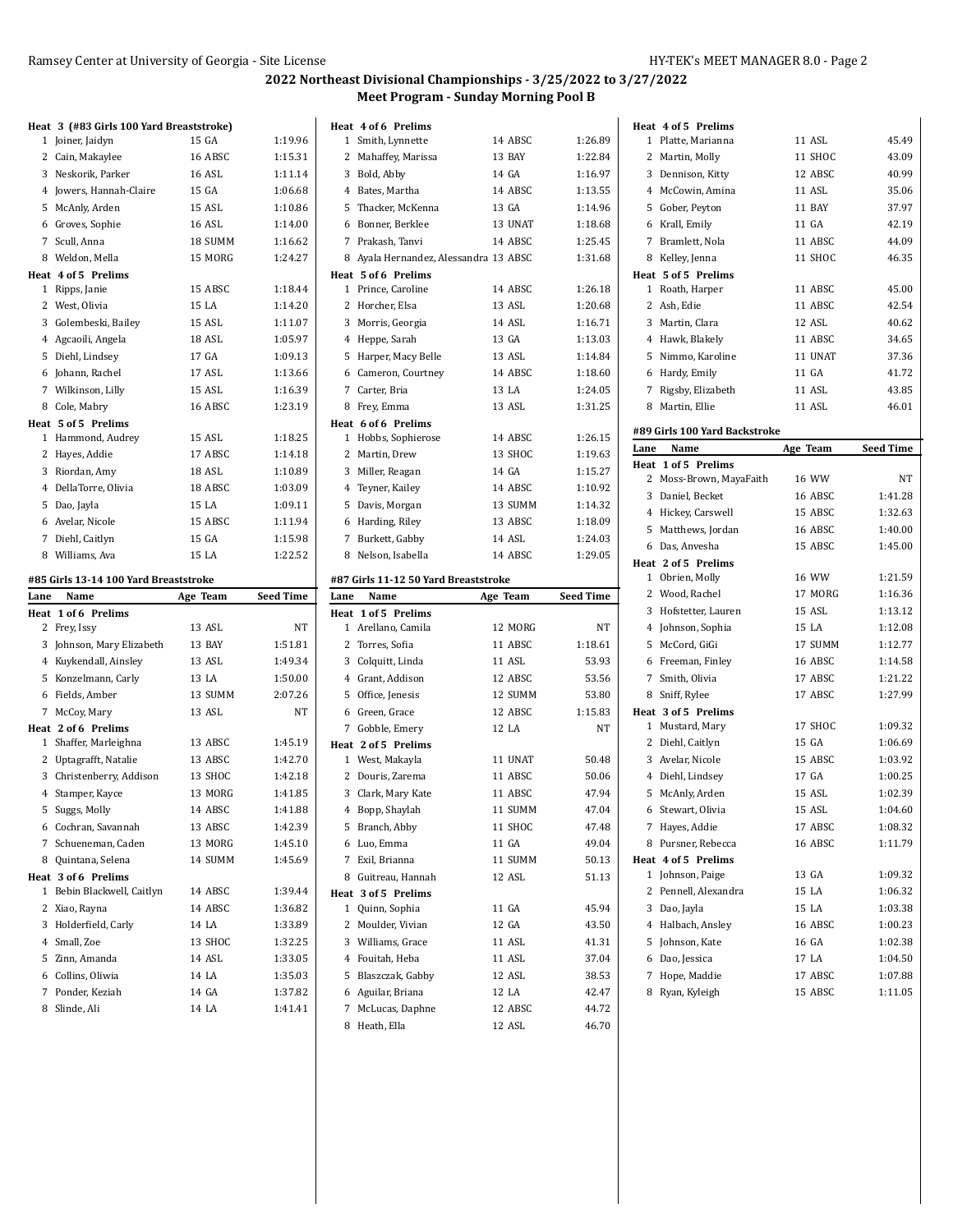|              | Heat 5 (#89 Girls 100 Yard Backstroke)      |                  |                    |
|--------------|---------------------------------------------|------------------|--------------------|
| 1            | Britton, Condi                              | 17 GA            | 1:09.14            |
|              | 2 Wilson, Zoe                               | 18 GA            | 1:06.02            |
|              | 3 West, Olivia                              | 15 LA            | 1:03.38            |
|              | 4 Alewine-Flores, Aubree-Clare 15 ABSC      |                  | 59.83              |
|              | 5 Norris, Claire                            | 15 ASL           | 1:00.61            |
|              | 6 Greene, Emma                              | 16 ABSC          | 1:04.45            |
|              | 7 Groves, Lily                              | 15 ASL           | 1:06.93            |
|              | 8 Ripps, Janie                              | 15 ABSC          | 1:10.88            |
|              |                                             |                  |                    |
|              | #91 Girls 13-14 100 Yard Backstroke<br>Name |                  |                    |
| Lane<br>Heat | 1 of 6 Prelims                              | Age Team         | <b>Seed Time</b>   |
| 1            | Frey, Issy                                  | 13 ASL           | NT                 |
|              | 2 Chester, Raleigh                          | 14 LA            | 2:29.41            |
|              | 3 Konzelmann, Carly                         | 13 LA            | 1:40.88            |
|              | 4 Stamper, Kayce                            | 13 MORG          | 1:37.60            |
|              | 5 Koch, Karra                               | 13 SUMM          | 1:40.25            |
|              | 6 Hamman, Adah                              | 14 ABSC          | 1:52.20            |
|              | 7 Schueneman, Caden                         | 13 MORG          | NT                 |
|              | 8 Honeycutt, Sam                            | 13 LA            | NT                 |
|              | Heat 2 of 6 Prelims                         |                  |                    |
|              | 1 Fields, Amber                             | 13 SUMM          | 1:29.98            |
|              | 2 Kryshtalowych, Sofia                      | 14 ASL           | 1:28.99            |
|              | 3 Kuykendall, Ainsley                       | 13 ASL           | 1:27.79            |
|              | 4 Bebin Blackwell, Caitlyn                  | 14 ABSC          | 1:27.08            |
|              | 5 Johnson, Mary Elizabeth                   | 13 BAY           | 1:27.66            |
|              | 6 Small, Zoe                                | 13 SHOC          | 1:28.83            |
|              | 7 Shaffer, Marleighna                       | 13 ABSC          | 1:29.19            |
|              | 8 Zinn, Amanda                              | 14 ASL           | 1:34.60            |
|              | Heat 3 of 6 Prelims                         |                  |                    |
|              | 1 Uptagrafft, Natalie                       | 13 ABSC          | 1:23.98            |
|              | 2 Savage, Addie                             | 13 ABSC          | 1:21.03            |
|              | 3 Schwede, Madison                          | 13 ASL           | 1:20.11            |
|              | 4 Cain, Haylee                              | 13 ABSC          | 1:18.89            |
|              | 5 Christenberry, Addison                    | 13 SHOC          | 1:20.07            |
|              | 6 Holderfield, Carly                        | 14 LA            | 1:20.75            |
|              | 7 Holland, Charlotte                        | 13 SHOC          | 1:23.55            |
|              | 8 Pincombe, Violet                          | 13 GA            | 1:26.99            |
|              | Heat 4 of 6 Prelims                         |                  |                    |
|              | 1 Ponder, Keziah                            | 14 GA            | 1:17.37            |
|              | 2 Obrien, Maggie                            | 14 WW            | 1:13.56            |
|              | 3 Chisholm, Aubrey                          | 14 GA            | 1:09.79            |
|              | 4 He, Alethea                               | 14 ABSC          | 1:03.39            |
|              | 5 Harper, Macy Belle                        | 13 ASL           | 1:07.13            |
|              | 6 Yeomans, Carson                           | 13 ABSC          | 1:11.37            |
|              | 7 Cameron, Courtney                         | 14 ABSC          | 1:15.14            |
|              | 8 Crawford, Josie                           | 13 ASL           | 1:18.31            |
|              | Heat 5 of 6 Prelims                         |                  |                    |
| 1            | Prince, Caroline                            | 14 ABSC          | 1:15.93            |
|              | 2 McCullough, Samantha                      | 13 ABSC          | 1:12.33            |
|              | 3 Hofstetter, Gina                          | 14 ASL<br>14 ASL | 1:08.94<br>1:02.86 |
|              | 4 Morris, Georgia                           | 13 UNAT          | 1:06.12            |
|              | 5 Bonner, Berklee                           | 13 ASL           |                    |
|              | 6 Patterson, Maddie                         |                  | 1:11.06            |
| 7            | Burkett, Gabby                              | 14 ASL           | 1:14.97            |
| 8            | Ayala Hernandez, Alessandra 13 ABSC         |                  | 1:18.15            |

| Heat 6 of 6 Prelims                    |          |                  |
|----------------------------------------|----------|------------------|
| 1<br>Nelson, MJ                        | 13 LA    | 1:15.86          |
| 2<br>Hebert, Dyllan                    | 14 SUMM  | 1:11.49          |
| 3 Bates, Martha                        | 14 ABSC  | 1:07.88          |
| 4 Dillon, Ella                         | 14 ABSC  | 1:02.14          |
| 5<br>Miller, Reagan                    | 14 GA    | 1:04.19          |
| 6 Prakash, Tanvi                       | 14 ABSC  | 1:10.10          |
| 7 Shaffer, Addison                     | 14 GA    | 1:13.88          |
| 8 Nelson, Isabella                     | 14 ABSC  | 1:18.08          |
| #93 Girls 11-12 50 Yard Backstroke     |          |                  |
| Name<br>Lane                           | Age Team | <b>Seed Time</b> |
| Heat 1 of 7 Prelims                    |          |                  |
| 3 Arellano, Camila                     | 12 MORG  | NT               |
| 4 Osburn, Cora                         | 12 ABSC  | 1:01.76          |
| 5 Branch, Abby                         | 11 SHOC  | NT               |
| Heat 2 of 7 Prelims                    |          |                  |
| Boosalis, Elina<br>1                   | 11 ABSC  | 56.94            |
| 2 Torres, Sofia                        | 11 ABSC  | 56.74            |
| 3 Office, Jenesis                      | 12 SUMM  | 50.50            |
| 4 Douris, Zarema                       | 11 ABSC  | 47.76            |
| 5 Grant, Addison                       | 12 ABSC  | 49.59            |
| 6 Palladino, Stella                    | 11 ABSC  | 52.27            |
| 7 Green, Grace                         | 12 ABSC  | 56.94            |
| Heat 3 of 7 Prelims                    |          |                  |
| 1 Chester, Chelsea                     | 12 LA    | 45.80            |
| 2 Colquitt, Linda                      | 11 ASL   | 44.34            |
| 3 Clark, Mary Kate                     | 11 ABSC  | 43.04            |
| 4 Ayers, Ella                          | 11 ASL   | 42.46            |
| 5 Smith, Briley                        | 12 ABSC  | 42.67            |
| 6 Exil, Brianna                        | 11 SUMM  | 43.28            |
| 7 Kessler, Paige                       | 12 ASL   | 45.68            |
| 8 Hammett, Karalyn                     | 12 ASL   | 47.04            |
| Heat 4 of 7 Prelims                    |          |                  |
| Hamilton, Rachel<br>1                  | 12 ASL   | 41.49            |
| 2 Reeves, Hannah                       | 11 GA    | 41.03            |
| 3 Torres, Marin                        | 12 ABSC  | 40.55            |
| 4 Luo, Emma                            | 11 GA    | 40.39            |
| 5 Platte, Marianna                     | 11 ASL   | 40.40            |
| 6 Martin, Ellie                        | 11 ASL   | 40.68            |
| 7 Brown, Noa                           | 11 ABSC  | 41.05            |
| 8 Gordon, Mack                         | 12 GA    | 42.05            |
|                                        |          |                  |
| Heat 5 of 7 Prelims<br>1<br>Koch, Evey | 11 SUMM  | 40.01            |
| 2<br>McLucas, Daphne                   | 12 ABSC  | 38.53            |
| Boyd, Hannah                           | 11 ABSC  |                  |
| 3                                      |          | 35.79            |
| 4 Aguilar, Alison                      | 12 LA    | 33.65            |
| 5 Williams, Grace                      | 11 ASL   | 34.47            |
| 6<br>Tomlinson, Bailey                 | 12 ABSC  | 37.57            |
| 7<br>Templin, Leah                     | 11 ABSC  | 38.77            |
| 8<br>Catterton, Libby                  | 11 MORG  | 40.28            |
| Heat 6 of 7 Prelims                    |          |                  |
| 1<br>Rosser, Gabby                     | 11 ABSC  | 39.29            |
| Sweet, Shiloh<br>2                     | 11 ASL   | 37.90            |
| 3<br>McCowin, Amina                    | 11 ASL   | 35.33            |
| 4 Breiding, Kate                       | 11 GA    | 32.98            |
| 5<br>Clarkson, Poppy                   | 12 LA    | 33.96            |
| 6<br>Martin, Molly                     | 11 SHOC  | 36.40            |
| 7<br>Kelley, Jenna                     | 11 SHOC  | 38.66            |
| Krall, Emily<br>8                      | 11 GA    | 40.28            |

|      | Heat 7 of 7 Prelims                      |                   |                  |
|------|------------------------------------------|-------------------|------------------|
|      | 1 Trent, Chloe                           | 12 ABSC           | 39.04            |
|      | 2 Kaiser, Molly                          | 12 UNAT           | 37.77            |
|      | 3 Jost, Allison                          | 11 ASL            | 34.69            |
|      | 4 Vaughn, Kerrigan                       | 12 ABSC           | 32.68            |
|      | 5 Joyce, Cate                            | 12 GA             | 33.83            |
|      | 6 Alexander, Sutton                      | 11 SHOC           | 36.09            |
|      | 7 Dennison, Kitty                        | 12 ABSC           | 38.54            |
|      | 8 Bramlett, Nola                         | 11 ABSC           | 40.07            |
|      |                                          |                   |                  |
|      | #95 Girls 200 Yard Butterfly             |                   |                  |
|      | Meet Qualifying: 2:46.79                 |                   |                  |
| Lane | Name                                     | Age Team          | <b>Seed Time</b> |
|      | Heat 1 of 2 Prelims                      |                   |                  |
|      | 2 Wilson, Zoe                            | 18 GA             | 2:33.43          |
|      | 3 Johann, Rachel                         | 17 ASL            | 2:17.57          |
|      | 4 Burke, Hanna                           | 17 GA             | 2:08.57          |
|      | 5 Alewine-Flores, Aubree-Clare 15 ABSC   |                   | 2:15.20          |
|      | 6 Diehl, Caitlyn                         | 15 GA             | 2:24.81          |
|      | 7 Hofstetter, Lauren                     | 15 ASL            | 2:34.42          |
|      | Heat 2 of 2 Prelims                      |                   |                  |
|      | 1 Blaszczak, Gabby                       | 12 ASL            | 2:45.22          |
|      | 2 Kennedy, Alice                         | 17 ABSC           | 2:31.20          |
|      | 3 Avelar, Nicole                         | 15 ABSC           | 2:17.20          |
|      | 4 DellaTorre, Olivia                     | 18 ABSC           | 2:03.22          |
|      | 5 Dampier, Madison                       | 15 LA             | 2:08.60          |
|      | 6 Ripps, Janie                           | 15 ABSC           | 2:23.43          |
|      | 7 Wilkinson, Lilly                       | 15 ASL            | 2:33.69          |
|      |                                          |                   |                  |
|      | #97 Girls 13-14 200 Yard Butterfly       |                   |                  |
|      |                                          |                   |                  |
|      | <b>Meet Qualifying: 2:50.09</b>          |                   |                  |
|      | Lane Name                                | Age Team          | <b>Seed Time</b> |
|      | Heat 1 of 2 Prelims                      |                   |                  |
|      | 2 Chisholm, Aubrey                       | 14 GA             | 2:46.26          |
|      | 3 Bold, Abby                             | 14 GA             | 2:27.35          |
|      | 4 Miller, Reagan                         | 14 GA             | 2:17.72          |
|      | 5 Hofstetter, Gina                       | 14 ASL            | 2:24.68          |
|      | 6 Horcher, Elsa                          | 13 ASL            | 2:41.22          |
|      | Heat 2 of 2 Prelims                      |                   |                  |
|      | 2 Harper, Macy Belle                     | 13 ASL            | 2:42.22          |
| 3    | Bates, Martha                            | 14 ABSC           | 2:25.91          |
|      | 4 Young, Ximena                          | 14 ABSC           | 2:12.08          |
|      | 5 Nunnally, Ansley                       | 14 ABSC           | 2:21.51          |
|      | 6 Inlow, Jenna                           | 13 GA             | 2:28.19          |
|      |                                          |                   |                  |
|      | #99 Girls 11-12 100 Yard Butterfly       |                   |                  |
|      | Name                                     | Age Team          | <b>Seed Time</b> |
| 3    | Heat 1 of 4 Prelims<br>Kessler, Paige    | 12 ASL            | NΤ               |
|      |                                          | 11 ABSC           |                  |
|      | 4 Brown, Noa                             |                   | NT               |
| 5    | Perry, Eleanor<br>Heat 2 of 4 Prelims    | 12 ASL            | NΤ               |
| 1    | Robinson, Brynn                          | 12 ASL            | 1:33.44          |
| 2    |                                          | 12 UNAT           | 1:23.72          |
|      | Kaiser, Molly                            |                   |                  |
|      | 3 Tomlinson, Bailey                      | 12 ABSC           | 1:19.82          |
| Lane | 4 Steger, Tessa                          | 12 UNAT           | 1:10.20          |
|      | 5 Alexander, Sutton                      | 11 SHOC           | 1:16.33          |
|      | 6 Rosser, Gabby                          | 11 ABSC           | 1:21.34          |
|      | 7 Neal, Evie Rose<br>8 Guest, Sarah Beth | 11 ASL<br>11 UNAT | 1:26.76<br>NΤ    |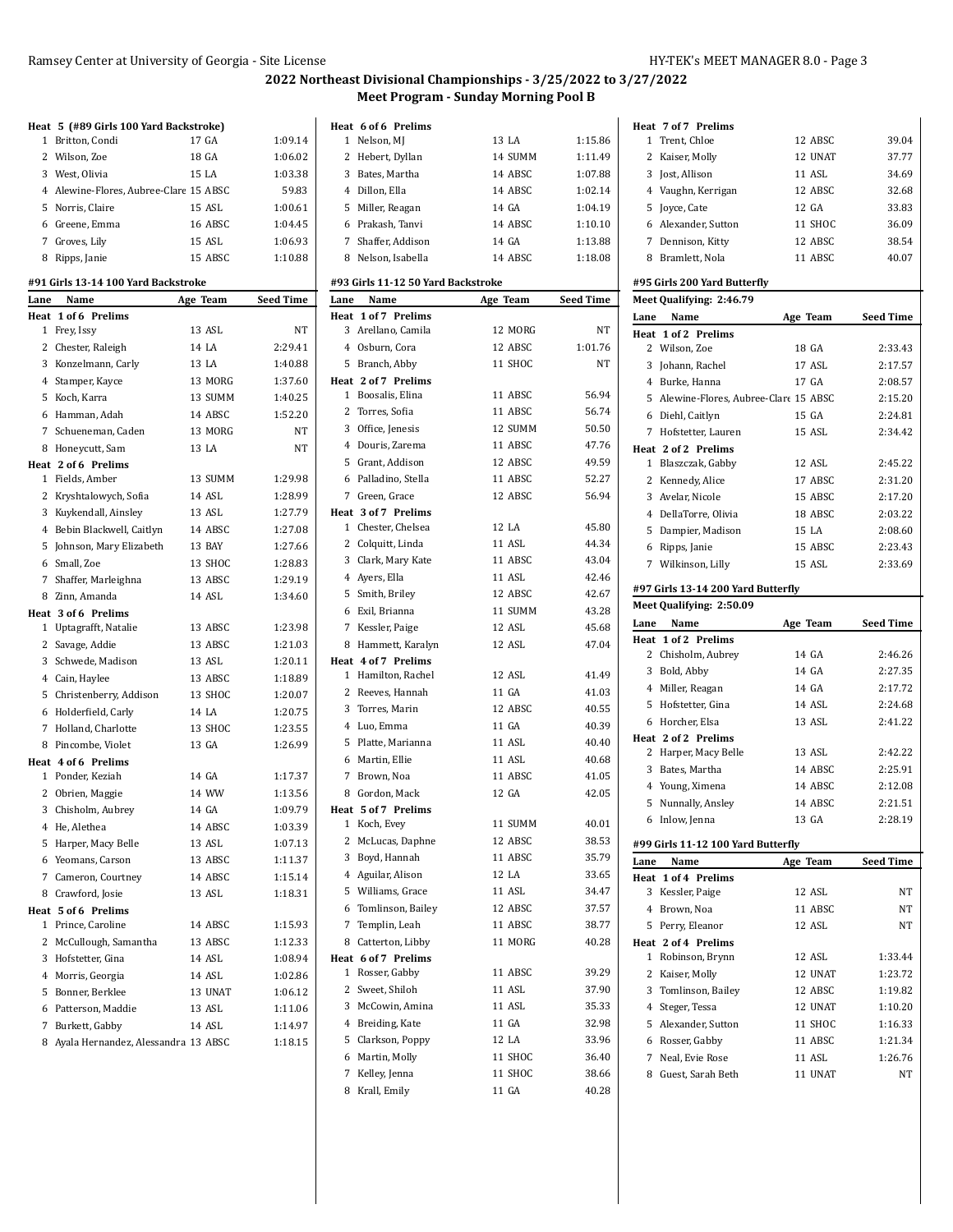#### **Heat 3 (#99 Girls 11-12 100 Yard Butterfly)**

|              | ncat <i>o</i> (")) anis 11 12 100 iaiu batteiny i |         |         |
|--------------|---------------------------------------------------|---------|---------|
| $\mathbf{1}$ | Bopp, Shaylah                                     | 11 SUMM | 1:30.51 |
|              | 2 Trent, Chloe                                    | 12 ABSC | 1:23.25 |
| 3            | Joyce, Cate                                       | 12 GA   | 1:19.10 |
|              | 4 Groves, Karoline                                | 11 ASL  | 1:07.11 |
|              | 5 Vaughn, Kerrigan                                | 12 ABSC | 1:13.16 |
|              | 6 Ash, Edie                                       | 11 ABSC | 1:20.85 |
|              | 7 Templin, Leah                                   | 11 ABSC | 1:25.50 |
| 8            | Platte, Marianna                                  | 11 ASL  | NT      |
|              | Heat 4 of 4 Prelims                               |         |         |
| 1            | Moulder, Vivian                                   | 12 GA   | 1:29.83 |
|              | 2 Neace, Lauren                                   | 12 ABSC | 1:21.73 |
| 3            | Breiding, Kate                                    | 11 GA   | 1:18.27 |
|              | 4 Zellner, Zoey                                   | 12 ABSC | 1:05.90 |
| 5            | Fouitah, Heba                                     | 11 ASL  | 1:11.25 |
| 6            | Martin, Molly                                     | 11 SHOC | 1:20.42 |
| 7            | McCowin, Amina                                    | 11 ASL  | 1:24.81 |
|              | 8 Smith, Briley                                   | 12 ABSC | NT      |

#### **#101 Girls 50 Yard Freestyle**

| Lane         | Name                  | Age Team       | <b>Seed Time</b> |
|--------------|-----------------------|----------------|------------------|
|              | Heat 1 of 7 Prelims   |                |                  |
| $\mathbf{2}$ | Moss-Brown, MayaFaith | 16 WW          | NT               |
|              | 3 Daniel, Becket      | 16 ABSC        | 38.29            |
|              | 4 Delgado, Chelsea    | 15 ABSC        | 35.00            |
| 5            | Branch, Abby          | 11 SHOC        | 36.14            |
| 6            | Carabello, Vivian     | 15 ABSC        | NT               |
|              | Heat 2 of 7 Prelims   |                |                  |
| $\mathbf{1}$ | Das, Anvesha          | 15 ABSC        | 33.00            |
|              | 2 Wood, Rachel        | 17 MORG        | 31.96            |
| 3            | Matthews, Jordan      | 16 ABSC        | 31.69            |
|              | 4 Baker, Bella        | 16 LA          | 31.08            |
| 5            | Sniff, Rylee          | 17 ABSC        | 31.41            |
|              | 6 Obrien, Molly       | 16 WW          | 31.77            |
| 7            | Hickey, Carswell      | 15 ABSC        | 32.06            |
| 8            | Berry, Maddy          | 17 MORG        | 33.49            |
|              | Heat 3 of 7 Prelims   |                |                  |
| $\mathbf{1}$ | Smith, Olivia         | 17 ABSC        | 29.25            |
|              | 2 Freeman, Finley     | <b>16 ABSC</b> | 29.06            |
|              | 3 Williams, Ava       | 15 LA          | 28.61            |
|              | 4 McCord, GiGi        | 17 SUMM        | 28.24            |
| 5            | Wilkinson, Lilly      | 15 ASL         | 28.36            |
|              | 6 Weldon, Mella       | 15 MORG        | 29.04            |
| 7            | Joiner, Jaidyn        | 15 GA          | 29.11            |
| 8            | Smith, Liza           | 15 SUMM        | 30.64            |
|              | Heat 4 of 7 Prelims   |                |                  |
| 1            | Ryan, Kyleigh         | 15 ABSC        | 27.80            |
|              | 2 Cole, Mabry         | 16 ABSC        | 27.73            |
|              | 3 Cain, Makaylee      | 16 ABSC        | 27.16            |
| 4            | Foggin, Charlotte     | 15 ABSC        | 26.69            |
| 5            | Scull, Anna           | 18 SUMM        | 26.96            |
|              | 6 Groves, Lily        | 15 ASL         | 27.20            |
| 7            | Johnson, Sophia       | 15 LA          | 27.77            |
| 8            | Hammond, Audrey       | 15 ASL         | 28.24            |

| 1 Britton, Condi<br>17 GA<br>2 Pennell, Alexandra<br>15 LA<br>3 Dampier, Madison<br>15 LA<br>17 GA<br>4 Burke, Hanna<br>5 Agcaoili, Angela<br>18 ASL<br>16 ABSC<br>6 Greene, Emma<br>7 Groves, Sophie<br>16 ASL<br>16 ABSC<br>8 Pursner, Rebecca<br>Heat 6 of 7 Prelims<br>17 GA<br>1 Diehl, Lindsey<br>17 LA<br>2 Dao, Jessica<br>17 ABSC<br>3 Hope, Maddie<br>4 DellaTorre, Olivia<br>18 ABSC<br>15 ASL<br>5 Harper, Amelia<br>15 LA<br>6 Dao, Jayla<br>7 Kennedy, Alice<br>17 ABSC<br>26.33<br>8 Iwanski, Mayle<br><b>16 ASL</b><br>26.49<br>Heat 7 of 7 Prelims<br>1 Alewine-Flores, Aubree-Clare 15 ABSC<br>2 Hayes, Addie<br>17 ABSC<br>3 Stewart, Olivia<br>15 ASL<br>24.97<br>18 ASL<br>23.85<br>4 Riordan, Amy<br>5 Jowers, Hannah-Claire<br>15 GA<br>24.64<br>16 GA<br>25.70<br>6 Johnson, Kate<br>17 SHOC<br>26.06<br>7 Mustard, Mary<br>8 Norris, Claire<br>15 ASL<br>26.43<br>#103 Girls 13-14 50 Yard Freestyle<br>Lane<br>Name<br>Age Team<br>Heat 1 of 8 Prelims<br>1 Honeycutt, Sam<br>13 LA<br>14 LA<br>2 Chester, Raleigh<br>13 LA<br>3 Konzelmann, Carly<br>4 Stamper, Kayce<br>13 MORG<br>13 MORG<br>5 Schueneman, Caden<br>13 SUMM<br>6 Koch, Karra<br>7 Frey, Issy<br>13 ASL<br>Heat 2 of 8 Prelims<br>1 Suggs, Molly<br>14 ABSC<br>2 Fields, Amber<br>13 SUMM<br>13 ABSC<br>3 Cochran, Savannah<br>4 Bebin Blackwell, Caitlyn<br>14 ABSC<br>Uptagrafft, Natalie<br>13 ABSC<br>5<br>Johnson, Mary Elizabeth<br>13 BAY<br>6<br>$7^{\circ}$<br>Quintana, Selena<br>14 SUMM<br>8 Hamman, Adah<br>14 ABSC<br>Heat 3 of 8 Prelims<br>14 LA<br>Slinde, Ali<br>1<br>Christenberry, Addison<br>13 SHOC<br>2<br>3<br>14 ASL<br>Kryshtalowych, Sofia<br>4 Savage, Addie<br>13 ABSC<br>13 ASL<br>5 Schwede, Madison<br>13 ASL<br>6<br>McCoy, Mary<br>7<br>Holland, Charlotte<br>13 SHOC<br>Pincombe, Violet<br>13 GA<br>8<br>34.05 | Heat 5 of 7 Prelims |                  |
|------------------------------------------------------------------------------------------------------------------------------------------------------------------------------------------------------------------------------------------------------------------------------------------------------------------------------------------------------------------------------------------------------------------------------------------------------------------------------------------------------------------------------------------------------------------------------------------------------------------------------------------------------------------------------------------------------------------------------------------------------------------------------------------------------------------------------------------------------------------------------------------------------------------------------------------------------------------------------------------------------------------------------------------------------------------------------------------------------------------------------------------------------------------------------------------------------------------------------------------------------------------------------------------------------------------------------------------------------------------------------------------------------------------------------------------------------------------------------------------------------------------------------------------------------------------------------------------------------------------------------------------------------------------------------------------------------------------------------------------------------------------------------------------------------------------------------------------------|---------------------|------------------|
|                                                                                                                                                                                                                                                                                                                                                                                                                                                                                                                                                                                                                                                                                                                                                                                                                                                                                                                                                                                                                                                                                                                                                                                                                                                                                                                                                                                                                                                                                                                                                                                                                                                                                                                                                                                                                                                |                     | 26.42            |
|                                                                                                                                                                                                                                                                                                                                                                                                                                                                                                                                                                                                                                                                                                                                                                                                                                                                                                                                                                                                                                                                                                                                                                                                                                                                                                                                                                                                                                                                                                                                                                                                                                                                                                                                                                                                                                                |                     | 25.93            |
|                                                                                                                                                                                                                                                                                                                                                                                                                                                                                                                                                                                                                                                                                                                                                                                                                                                                                                                                                                                                                                                                                                                                                                                                                                                                                                                                                                                                                                                                                                                                                                                                                                                                                                                                                                                                                                                |                     | 25.49            |
|                                                                                                                                                                                                                                                                                                                                                                                                                                                                                                                                                                                                                                                                                                                                                                                                                                                                                                                                                                                                                                                                                                                                                                                                                                                                                                                                                                                                                                                                                                                                                                                                                                                                                                                                                                                                                                                |                     | 24.32            |
|                                                                                                                                                                                                                                                                                                                                                                                                                                                                                                                                                                                                                                                                                                                                                                                                                                                                                                                                                                                                                                                                                                                                                                                                                                                                                                                                                                                                                                                                                                                                                                                                                                                                                                                                                                                                                                                |                     | 24.94            |
|                                                                                                                                                                                                                                                                                                                                                                                                                                                                                                                                                                                                                                                                                                                                                                                                                                                                                                                                                                                                                                                                                                                                                                                                                                                                                                                                                                                                                                                                                                                                                                                                                                                                                                                                                                                                                                                |                     | 25.79            |
|                                                                                                                                                                                                                                                                                                                                                                                                                                                                                                                                                                                                                                                                                                                                                                                                                                                                                                                                                                                                                                                                                                                                                                                                                                                                                                                                                                                                                                                                                                                                                                                                                                                                                                                                                                                                                                                |                     | 26.34            |
|                                                                                                                                                                                                                                                                                                                                                                                                                                                                                                                                                                                                                                                                                                                                                                                                                                                                                                                                                                                                                                                                                                                                                                                                                                                                                                                                                                                                                                                                                                                                                                                                                                                                                                                                                                                                                                                |                     | 26.63            |
|                                                                                                                                                                                                                                                                                                                                                                                                                                                                                                                                                                                                                                                                                                                                                                                                                                                                                                                                                                                                                                                                                                                                                                                                                                                                                                                                                                                                                                                                                                                                                                                                                                                                                                                                                                                                                                                |                     |                  |
|                                                                                                                                                                                                                                                                                                                                                                                                                                                                                                                                                                                                                                                                                                                                                                                                                                                                                                                                                                                                                                                                                                                                                                                                                                                                                                                                                                                                                                                                                                                                                                                                                                                                                                                                                                                                                                                |                     | 26.38            |
|                                                                                                                                                                                                                                                                                                                                                                                                                                                                                                                                                                                                                                                                                                                                                                                                                                                                                                                                                                                                                                                                                                                                                                                                                                                                                                                                                                                                                                                                                                                                                                                                                                                                                                                                                                                                                                                |                     | 25.87            |
|                                                                                                                                                                                                                                                                                                                                                                                                                                                                                                                                                                                                                                                                                                                                                                                                                                                                                                                                                                                                                                                                                                                                                                                                                                                                                                                                                                                                                                                                                                                                                                                                                                                                                                                                                                                                                                                |                     | 25.11            |
|                                                                                                                                                                                                                                                                                                                                                                                                                                                                                                                                                                                                                                                                                                                                                                                                                                                                                                                                                                                                                                                                                                                                                                                                                                                                                                                                                                                                                                                                                                                                                                                                                                                                                                                                                                                                                                                |                     | 24.05            |
|                                                                                                                                                                                                                                                                                                                                                                                                                                                                                                                                                                                                                                                                                                                                                                                                                                                                                                                                                                                                                                                                                                                                                                                                                                                                                                                                                                                                                                                                                                                                                                                                                                                                                                                                                                                                                                                |                     | 24.76            |
|                                                                                                                                                                                                                                                                                                                                                                                                                                                                                                                                                                                                                                                                                                                                                                                                                                                                                                                                                                                                                                                                                                                                                                                                                                                                                                                                                                                                                                                                                                                                                                                                                                                                                                                                                                                                                                                |                     | 25.78            |
|                                                                                                                                                                                                                                                                                                                                                                                                                                                                                                                                                                                                                                                                                                                                                                                                                                                                                                                                                                                                                                                                                                                                                                                                                                                                                                                                                                                                                                                                                                                                                                                                                                                                                                                                                                                                                                                |                     |                  |
|                                                                                                                                                                                                                                                                                                                                                                                                                                                                                                                                                                                                                                                                                                                                                                                                                                                                                                                                                                                                                                                                                                                                                                                                                                                                                                                                                                                                                                                                                                                                                                                                                                                                                                                                                                                                                                                |                     |                  |
|                                                                                                                                                                                                                                                                                                                                                                                                                                                                                                                                                                                                                                                                                                                                                                                                                                                                                                                                                                                                                                                                                                                                                                                                                                                                                                                                                                                                                                                                                                                                                                                                                                                                                                                                                                                                                                                |                     |                  |
|                                                                                                                                                                                                                                                                                                                                                                                                                                                                                                                                                                                                                                                                                                                                                                                                                                                                                                                                                                                                                                                                                                                                                                                                                                                                                                                                                                                                                                                                                                                                                                                                                                                                                                                                                                                                                                                |                     | 26.38            |
|                                                                                                                                                                                                                                                                                                                                                                                                                                                                                                                                                                                                                                                                                                                                                                                                                                                                                                                                                                                                                                                                                                                                                                                                                                                                                                                                                                                                                                                                                                                                                                                                                                                                                                                                                                                                                                                |                     | 25.83            |
|                                                                                                                                                                                                                                                                                                                                                                                                                                                                                                                                                                                                                                                                                                                                                                                                                                                                                                                                                                                                                                                                                                                                                                                                                                                                                                                                                                                                                                                                                                                                                                                                                                                                                                                                                                                                                                                |                     |                  |
|                                                                                                                                                                                                                                                                                                                                                                                                                                                                                                                                                                                                                                                                                                                                                                                                                                                                                                                                                                                                                                                                                                                                                                                                                                                                                                                                                                                                                                                                                                                                                                                                                                                                                                                                                                                                                                                |                     |                  |
|                                                                                                                                                                                                                                                                                                                                                                                                                                                                                                                                                                                                                                                                                                                                                                                                                                                                                                                                                                                                                                                                                                                                                                                                                                                                                                                                                                                                                                                                                                                                                                                                                                                                                                                                                                                                                                                |                     |                  |
|                                                                                                                                                                                                                                                                                                                                                                                                                                                                                                                                                                                                                                                                                                                                                                                                                                                                                                                                                                                                                                                                                                                                                                                                                                                                                                                                                                                                                                                                                                                                                                                                                                                                                                                                                                                                                                                |                     |                  |
|                                                                                                                                                                                                                                                                                                                                                                                                                                                                                                                                                                                                                                                                                                                                                                                                                                                                                                                                                                                                                                                                                                                                                                                                                                                                                                                                                                                                                                                                                                                                                                                                                                                                                                                                                                                                                                                |                     |                  |
|                                                                                                                                                                                                                                                                                                                                                                                                                                                                                                                                                                                                                                                                                                                                                                                                                                                                                                                                                                                                                                                                                                                                                                                                                                                                                                                                                                                                                                                                                                                                                                                                                                                                                                                                                                                                                                                |                     |                  |
|                                                                                                                                                                                                                                                                                                                                                                                                                                                                                                                                                                                                                                                                                                                                                                                                                                                                                                                                                                                                                                                                                                                                                                                                                                                                                                                                                                                                                                                                                                                                                                                                                                                                                                                                                                                                                                                |                     |                  |
|                                                                                                                                                                                                                                                                                                                                                                                                                                                                                                                                                                                                                                                                                                                                                                                                                                                                                                                                                                                                                                                                                                                                                                                                                                                                                                                                                                                                                                                                                                                                                                                                                                                                                                                                                                                                                                                |                     |                  |
|                                                                                                                                                                                                                                                                                                                                                                                                                                                                                                                                                                                                                                                                                                                                                                                                                                                                                                                                                                                                                                                                                                                                                                                                                                                                                                                                                                                                                                                                                                                                                                                                                                                                                                                                                                                                                                                |                     |                  |
|                                                                                                                                                                                                                                                                                                                                                                                                                                                                                                                                                                                                                                                                                                                                                                                                                                                                                                                                                                                                                                                                                                                                                                                                                                                                                                                                                                                                                                                                                                                                                                                                                                                                                                                                                                                                                                                |                     | <b>Seed Time</b> |
|                                                                                                                                                                                                                                                                                                                                                                                                                                                                                                                                                                                                                                                                                                                                                                                                                                                                                                                                                                                                                                                                                                                                                                                                                                                                                                                                                                                                                                                                                                                                                                                                                                                                                                                                                                                                                                                |                     |                  |
|                                                                                                                                                                                                                                                                                                                                                                                                                                                                                                                                                                                                                                                                                                                                                                                                                                                                                                                                                                                                                                                                                                                                                                                                                                                                                                                                                                                                                                                                                                                                                                                                                                                                                                                                                                                                                                                |                     | NT               |
|                                                                                                                                                                                                                                                                                                                                                                                                                                                                                                                                                                                                                                                                                                                                                                                                                                                                                                                                                                                                                                                                                                                                                                                                                                                                                                                                                                                                                                                                                                                                                                                                                                                                                                                                                                                                                                                |                     | 53.56            |
|                                                                                                                                                                                                                                                                                                                                                                                                                                                                                                                                                                                                                                                                                                                                                                                                                                                                                                                                                                                                                                                                                                                                                                                                                                                                                                                                                                                                                                                                                                                                                                                                                                                                                                                                                                                                                                                |                     | 38.65            |
|                                                                                                                                                                                                                                                                                                                                                                                                                                                                                                                                                                                                                                                                                                                                                                                                                                                                                                                                                                                                                                                                                                                                                                                                                                                                                                                                                                                                                                                                                                                                                                                                                                                                                                                                                                                                                                                |                     | 38.14            |
|                                                                                                                                                                                                                                                                                                                                                                                                                                                                                                                                                                                                                                                                                                                                                                                                                                                                                                                                                                                                                                                                                                                                                                                                                                                                                                                                                                                                                                                                                                                                                                                                                                                                                                                                                                                                                                                |                     | 38.50            |
|                                                                                                                                                                                                                                                                                                                                                                                                                                                                                                                                                                                                                                                                                                                                                                                                                                                                                                                                                                                                                                                                                                                                                                                                                                                                                                                                                                                                                                                                                                                                                                                                                                                                                                                                                                                                                                                |                     | 40.90            |
|                                                                                                                                                                                                                                                                                                                                                                                                                                                                                                                                                                                                                                                                                                                                                                                                                                                                                                                                                                                                                                                                                                                                                                                                                                                                                                                                                                                                                                                                                                                                                                                                                                                                                                                                                                                                                                                |                     | 1:05.32          |
|                                                                                                                                                                                                                                                                                                                                                                                                                                                                                                                                                                                                                                                                                                                                                                                                                                                                                                                                                                                                                                                                                                                                                                                                                                                                                                                                                                                                                                                                                                                                                                                                                                                                                                                                                                                                                                                |                     |                  |
|                                                                                                                                                                                                                                                                                                                                                                                                                                                                                                                                                                                                                                                                                                                                                                                                                                                                                                                                                                                                                                                                                                                                                                                                                                                                                                                                                                                                                                                                                                                                                                                                                                                                                                                                                                                                                                                |                     | 36.81            |
|                                                                                                                                                                                                                                                                                                                                                                                                                                                                                                                                                                                                                                                                                                                                                                                                                                                                                                                                                                                                                                                                                                                                                                                                                                                                                                                                                                                                                                                                                                                                                                                                                                                                                                                                                                                                                                                |                     | 35.66            |
|                                                                                                                                                                                                                                                                                                                                                                                                                                                                                                                                                                                                                                                                                                                                                                                                                                                                                                                                                                                                                                                                                                                                                                                                                                                                                                                                                                                                                                                                                                                                                                                                                                                                                                                                                                                                                                                |                     | 34.97            |
|                                                                                                                                                                                                                                                                                                                                                                                                                                                                                                                                                                                                                                                                                                                                                                                                                                                                                                                                                                                                                                                                                                                                                                                                                                                                                                                                                                                                                                                                                                                                                                                                                                                                                                                                                                                                                                                |                     | 34.08            |
|                                                                                                                                                                                                                                                                                                                                                                                                                                                                                                                                                                                                                                                                                                                                                                                                                                                                                                                                                                                                                                                                                                                                                                                                                                                                                                                                                                                                                                                                                                                                                                                                                                                                                                                                                                                                                                                |                     | 34.62            |
|                                                                                                                                                                                                                                                                                                                                                                                                                                                                                                                                                                                                                                                                                                                                                                                                                                                                                                                                                                                                                                                                                                                                                                                                                                                                                                                                                                                                                                                                                                                                                                                                                                                                                                                                                                                                                                                |                     | 35.63            |
|                                                                                                                                                                                                                                                                                                                                                                                                                                                                                                                                                                                                                                                                                                                                                                                                                                                                                                                                                                                                                                                                                                                                                                                                                                                                                                                                                                                                                                                                                                                                                                                                                                                                                                                                                                                                                                                |                     | 36.72            |
|                                                                                                                                                                                                                                                                                                                                                                                                                                                                                                                                                                                                                                                                                                                                                                                                                                                                                                                                                                                                                                                                                                                                                                                                                                                                                                                                                                                                                                                                                                                                                                                                                                                                                                                                                                                                                                                |                     | 37.16            |
|                                                                                                                                                                                                                                                                                                                                                                                                                                                                                                                                                                                                                                                                                                                                                                                                                                                                                                                                                                                                                                                                                                                                                                                                                                                                                                                                                                                                                                                                                                                                                                                                                                                                                                                                                                                                                                                |                     |                  |
|                                                                                                                                                                                                                                                                                                                                                                                                                                                                                                                                                                                                                                                                                                                                                                                                                                                                                                                                                                                                                                                                                                                                                                                                                                                                                                                                                                                                                                                                                                                                                                                                                                                                                                                                                                                                                                                |                     | 34.01            |
|                                                                                                                                                                                                                                                                                                                                                                                                                                                                                                                                                                                                                                                                                                                                                                                                                                                                                                                                                                                                                                                                                                                                                                                                                                                                                                                                                                                                                                                                                                                                                                                                                                                                                                                                                                                                                                                |                     | 32.19            |
|                                                                                                                                                                                                                                                                                                                                                                                                                                                                                                                                                                                                                                                                                                                                                                                                                                                                                                                                                                                                                                                                                                                                                                                                                                                                                                                                                                                                                                                                                                                                                                                                                                                                                                                                                                                                                                                |                     | 32.10            |
|                                                                                                                                                                                                                                                                                                                                                                                                                                                                                                                                                                                                                                                                                                                                                                                                                                                                                                                                                                                                                                                                                                                                                                                                                                                                                                                                                                                                                                                                                                                                                                                                                                                                                                                                                                                                                                                |                     | 31.72            |
|                                                                                                                                                                                                                                                                                                                                                                                                                                                                                                                                                                                                                                                                                                                                                                                                                                                                                                                                                                                                                                                                                                                                                                                                                                                                                                                                                                                                                                                                                                                                                                                                                                                                                                                                                                                                                                                |                     | 31.86            |
|                                                                                                                                                                                                                                                                                                                                                                                                                                                                                                                                                                                                                                                                                                                                                                                                                                                                                                                                                                                                                                                                                                                                                                                                                                                                                                                                                                                                                                                                                                                                                                                                                                                                                                                                                                                                                                                |                     | 32.11            |
|                                                                                                                                                                                                                                                                                                                                                                                                                                                                                                                                                                                                                                                                                                                                                                                                                                                                                                                                                                                                                                                                                                                                                                                                                                                                                                                                                                                                                                                                                                                                                                                                                                                                                                                                                                                                                                                |                     | 32.47            |

|      | Heat 4 of 8 Prelims                        |                   |                  |
|------|--------------------------------------------|-------------------|------------------|
|      | 1 Xiao, Rayna                              | 14 ABSC           | 31.19            |
|      | 2 Yeomans, Carson                          | 13 ABSC           | 30.73            |
|      | 3 Nelson, Isabella                         | 14 ABSC           | 30.42            |
|      | 4 Collins, Oliwia                          | 14 LA             | 30.15            |
|      | 5 Crawford, Josie                          | 13 ASL            | 30.20            |
|      | 6 Hebert, Dyllan                           | 14 SUMM           | 30.66            |
|      | 7 Frey, Emma                               | 13 ASL            | 31.18            |
|      | 8 Small, Zoe                               | 13 SHOC           | 31.27            |
|      | Heat 5 of 8 Prelims                        |                   |                  |
|      | 1 Holderfield, Carly                       | 14 LA             | 29.92            |
|      | 2 Nelson, MJ                               | 13 LA             | 29.63            |
|      | 3 Hobbs, Sophierose                        | 14 ABSC           | 29.31            |
|      | 4 Carter, Bria                             | 13 LA             | 29.09            |
|      | 5 Burkett, Gabby                           | 14 ASL            | 29.16            |
|      | 6 Smith, Lynnette                          | 14 ABSC           | 29.60            |
|      | 7 Zinn, Amanda                             | 14 ASL            | 29.89            |
|      | 8 Ponder, Keziah                           | 14 GA             | 30.12            |
|      | Heat 6 of 8 Prelims                        |                   |                  |
|      | 1 Martin, Drew                             | 13 SHOC           | 28.74            |
|      | 2 Shaffer, Addison                         | 14 GA             | 28.24            |
|      | 3 Harding, Riley                           | 13 ABSC           | 27.05            |
|      | 4 Nunnally, Ansley                         | 14 ABSC           | 25.83            |
|      | 5 Morris, Georgia                          | 14 ASL            | 26.84            |
|      | 6 Seuser, Amanda                           | 13 SHOC           | 27.53            |
|      | 7 Mahaffey, Marissa                        | 13 BAY            | 28.67            |
|      | 8 McCullough, Samantha                     | 13 ABSC           | 28.84            |
|      | Heat 7 of 8 Prelims<br>1 Chisholm, Aubrey  | 14 GA             | 28.72            |
|      | 2 Heppe, Sarah                             | 13 GA             | 28.18            |
|      | 3 Thacker, McKenna                         | 13 GA             | 26.92            |
|      | 4 Young, Ximena                            | 14 ABSC           | 25.42            |
|      | 5 He, Alethea                              | 14 ABSC           |                  |
|      | 6 Patterson, Maddie                        |                   |                  |
|      |                                            |                   | 26.81            |
|      | 7 Prakash, Tanvi                           | 13 ASL<br>14 ABSC | 27.21<br>28.42   |
|      |                                            | 14 ABSC           | 28.84            |
|      | 8 Cameron, Courtney<br>Heat 8 of 8 Prelims |                   |                  |
|      | 1 Cain, Haylee                             | 13 ABSC           | 28.67            |
|      | 2 Bonner, Berklee                          | 13 UNAT           | 28.17            |
|      | 3 Teyner, Kailey                           | 14 ABSC           | 26.92            |
|      | 4 Davis, Morgan                            | 13 SUMM           | 24.65            |
|      | 5 Dillon, Ella                             | 14 ABSC           | 26.12            |
|      | 6 Rovie, Cate                              | 14 GA             | 27.07            |
| 7    | Obrien, Maggie                             | 14 WW             | 28.39            |
| 8    | Prince, Caroline                           | 14 ABSC           | 28.76            |
|      |                                            |                   |                  |
| Lane | #105 Girls 11-12 50 Yard Freestyle<br>Name | Age Team          | <b>Seed Time</b> |
|      | <b>Heat 1 of 8 Prelims</b>                 |                   |                  |
|      | 2 Torres, Sofia                            | 11 ABSC           | 51.40            |
|      | 3 Osburn, Cora                             | 12 ABSC           | 45.69            |
|      | 4 Office, Jenesis                          | 12 SUMM           | 42.69            |
|      | 5 Green, Grace                             | 12 ABSC           | 45.66            |
|      | 6 Boosalis, Elina                          | 11 ABSC           | 49.80            |